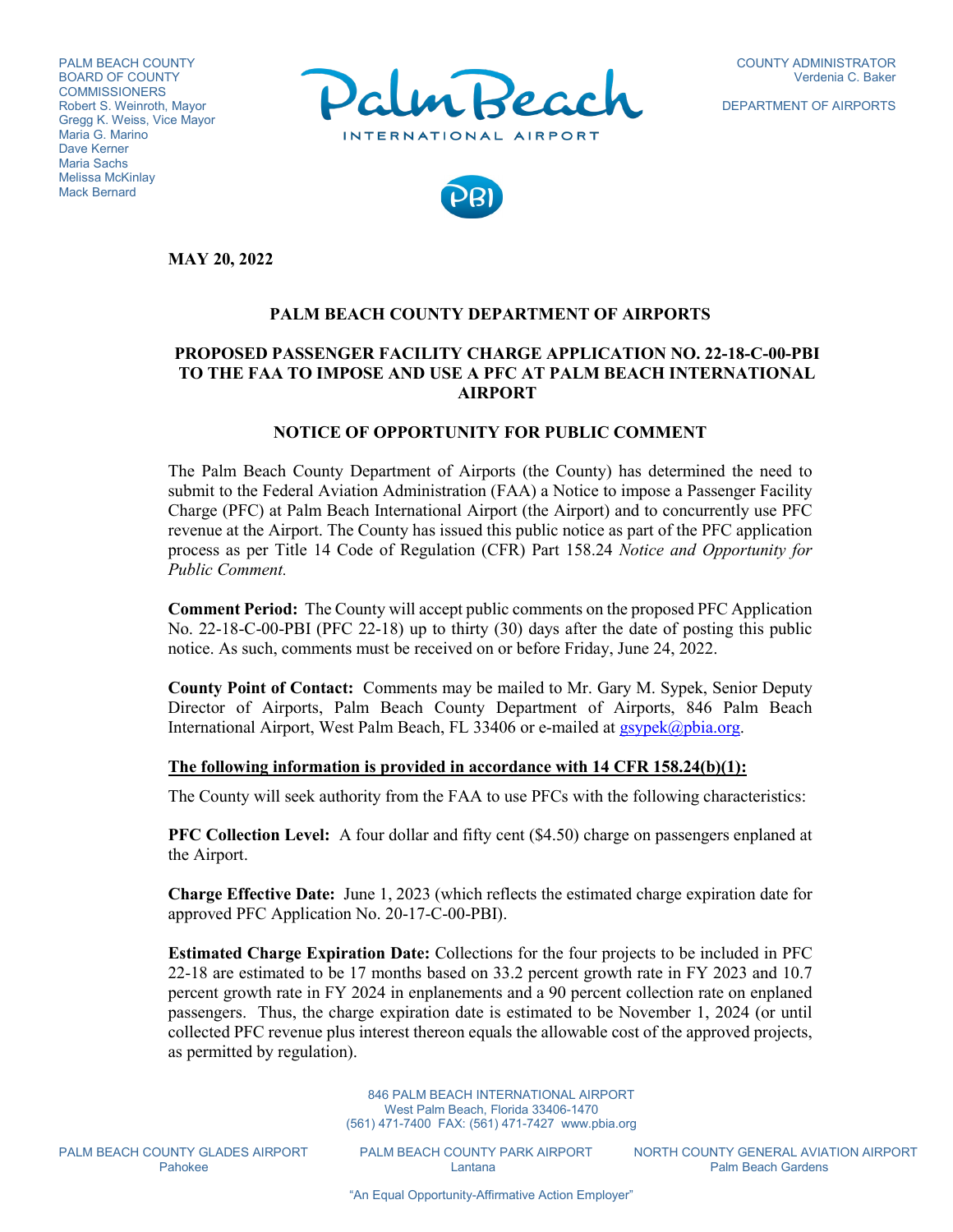# **Estimated Total PFC Impose and Use Revenue**: \$18,493,528

## **Projects for which the County is seeking Impose and Use Authority:**

## **1. PBI Taxiway B Reconstruction**

**Project Description:** This project funds for design, bidding, project management, and construction for the Taxiway B Reconstruction project at PBI. Taxiway B is parallel to Runway 14-32 and extends from the entrance of Runway 14 to Taxiway C. Taxiway B is constructed with asphalt concrete (AC). This project will reconstruct the portions of Taxiway B from Runway 14-32 to Taxiway A and Taxiway A to Taxiway C. This project removes approximately 25,000 square yards of full depth asphalt and base materials and replaces with a bituminous surface course, bituminous stabilized base, and limerock base course over a compacted subgrade.

Project will also mill and overlay the southwestern portion of Taxiway B between the new Taxiway B connector and Taxiway A intersection which consist of approximately 15,300 square yards. The mill and overlay operation will be of varying depths up to 3-inches and will be comprised of bituminous surface course.

Existing taxiway shoulders will be widened to 8 foot minimum or as needed, to achieve a standard 30-footwide shoulder required for an ADG-IV, TDG-5 Taxiway.

Additionally, this project will remove and replace stormwater piping and stormwater structures with new 30 inch and 42-inch reinforced concrete pipes and ditch bottom inlets. This project also removes and installs salvaged centerline lights, reinstalls taxiway edge lights, installs conduit and cables, regrades infield areas adjacent to the taxiway, and restripes affected areas.

The new pavements will be designed in accordance with FAA AC 150/5300-13A, *Airport Design* regulations and all affected areas will be restriped according to AC 150/5340-1L, *Standards for Airport Markings* guidance.

**Project Justification**: Taxiway B is a vital component of the taxiway network and provides direct access to Runway 14-32. According to FAA Order 5100.38D Change 1, *Airport Improvement Program Handbook* (AIP Handbook), the minimum useful life criterion for pavement reconstruction is 20 years.

The pavement evaluation completed in 2019 by the Florida Department of Transportation (FDOT) identified an area weighted average Pavement Condition Index of 45 for the Taxiway B sections included in this project. A PCI below 55 is considered in poor condition.

The distresses identified on Taxiway B are related to weathering and raveling due to its age. Longitudinal, transverse, and block cracking were also observed. A longitudinal crack also exists along the Taxiway B centerline stripe. Overall deterioration of the airfield pavement leads to foreign object debris (FOD), a safety hazard for operating aircraft, and the continued deterioration of the pavement will inhibit the capacity of the Airport. Therefore, the reconstruction of these pavement areas is necessary to preserve capacity of the Airport.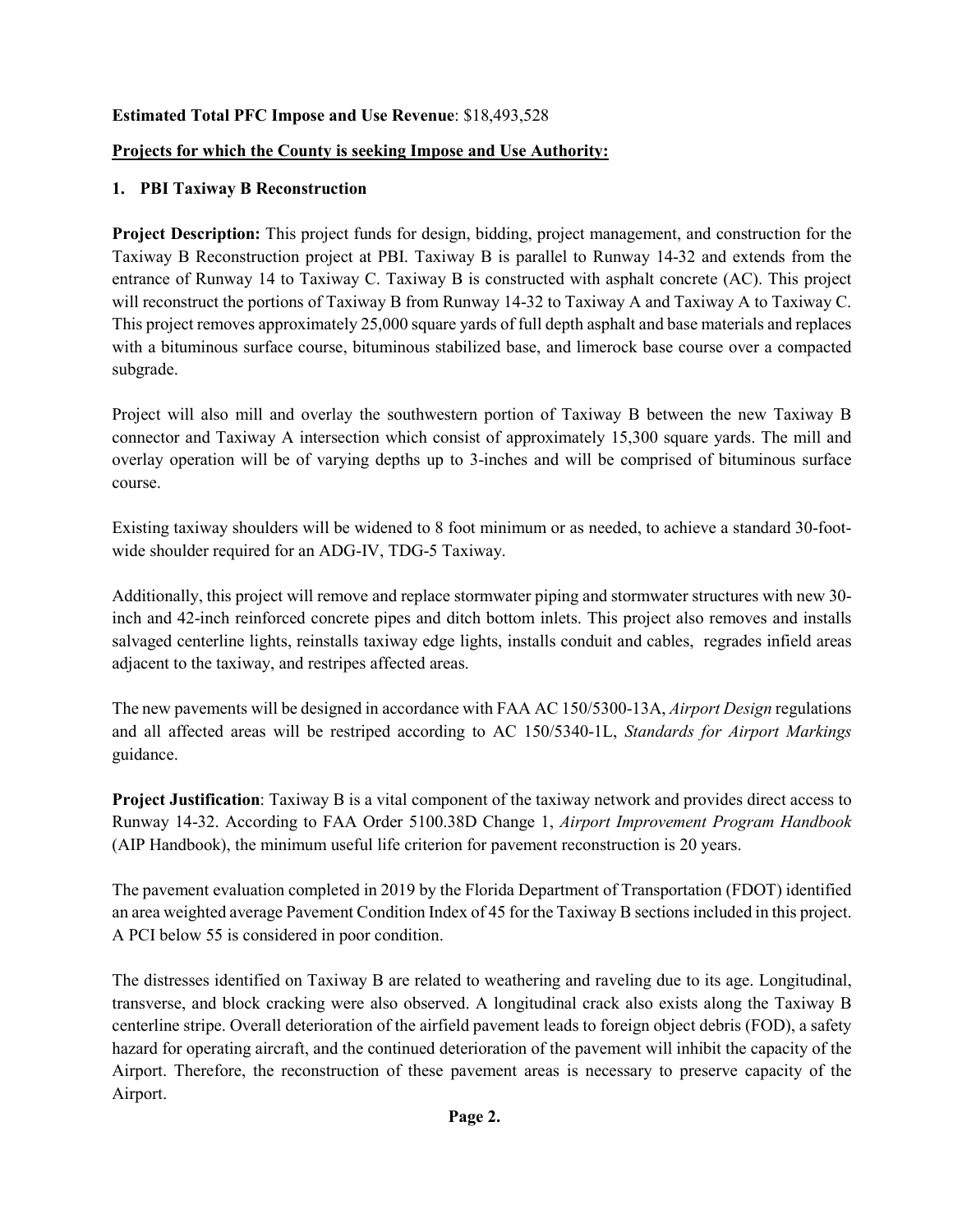# **2. PBI Terminal Chiller Replacement**

**Project Description:** This project provides for the planning, design, permitting, construction, and implementation of the replacement of Chillers 4 and 5 of the HVAC system serving PBI. Chiller 4 is a 600 ton rated chiller which cools the Chiller Plant and adds a layer of redundancy to Chillers 1, 2, and 3. Chiller 5 is an 800-ton rated chiller. Chiller 5 was added to the Chiller Plant in 2004 to meet the additional capacity required after the PBI security checkpoint expansion and in anticipation of the additional capacity needed for the Concourse C Gate Expansion.

This project proposes to replace Chillers 4 and 5 with two more efficient new 750-ton rated water-cooled chillers. The added tonnage will allow for new Chillers 4 and 5 to maintain existing capacity, support expansion of Concourse B and still maintain enough spare capacity for redundancy.

**Project Justification**: This project preserves capacity and safety of the airport. The functionality of the HVAC system of the Airport is critical in providing an adequate level of services for travelling passengers, but also preserving the electrical integrity of the terminal facility. These chillers not only provide cool air to the Terminal, but also provide air to various electrical substations located in the Terminal. If these electrical substations become too hot, they have to potential to overheat and fail. According to the AIP Handbook, the minimum useful life criterion for equipment replacement is 10 years. Chiller 4 and Chiller 5 were installed in 1997 and 2004, respectively.

Replacement of these Chillers with two 750-ton chillers will allow for expansion for Concourse B and enough spare capacity for redundancy. New, network-connected chillers would allow for improved chiller upkeep due to data outputs operation staff can utilize to schedule regular maintenance and identify cost savings. New chillers also have higher efficiency ratings and consume less power (10-20% less than Chiller 4).

# **3. PBI Electrical Infrastructure Improvements – Phase 1**

**Project Description:** This project provides for the planning, design, permitting, construction, and implementation of Phase 1 of a multi-phased project to improve the electrical infrastructure serving PBI. This phase involves improvements to the Main Electrical Substation, the Switchgear Normal Power Distribution System (NPDS), and Substation C.

# Main Substation

PBI's Main Substation, is a 1200A, 13.2kV rated metal enclosed switchgear, manufactured by Siemens. This project will replace the switchgear with two switch enclosures with oil immersed contact switches and breakers.

## Main Terminal - NPDS

NPDS, is a 1200A, 13.2kV rated metal clad switchgear, manufactured by Siemens. This project will replace the switch and add an additional seven feeder breakers to support future terminal expansions. The Switchgear NPDS supplies power to various substations and transformers around the Main Terminal.